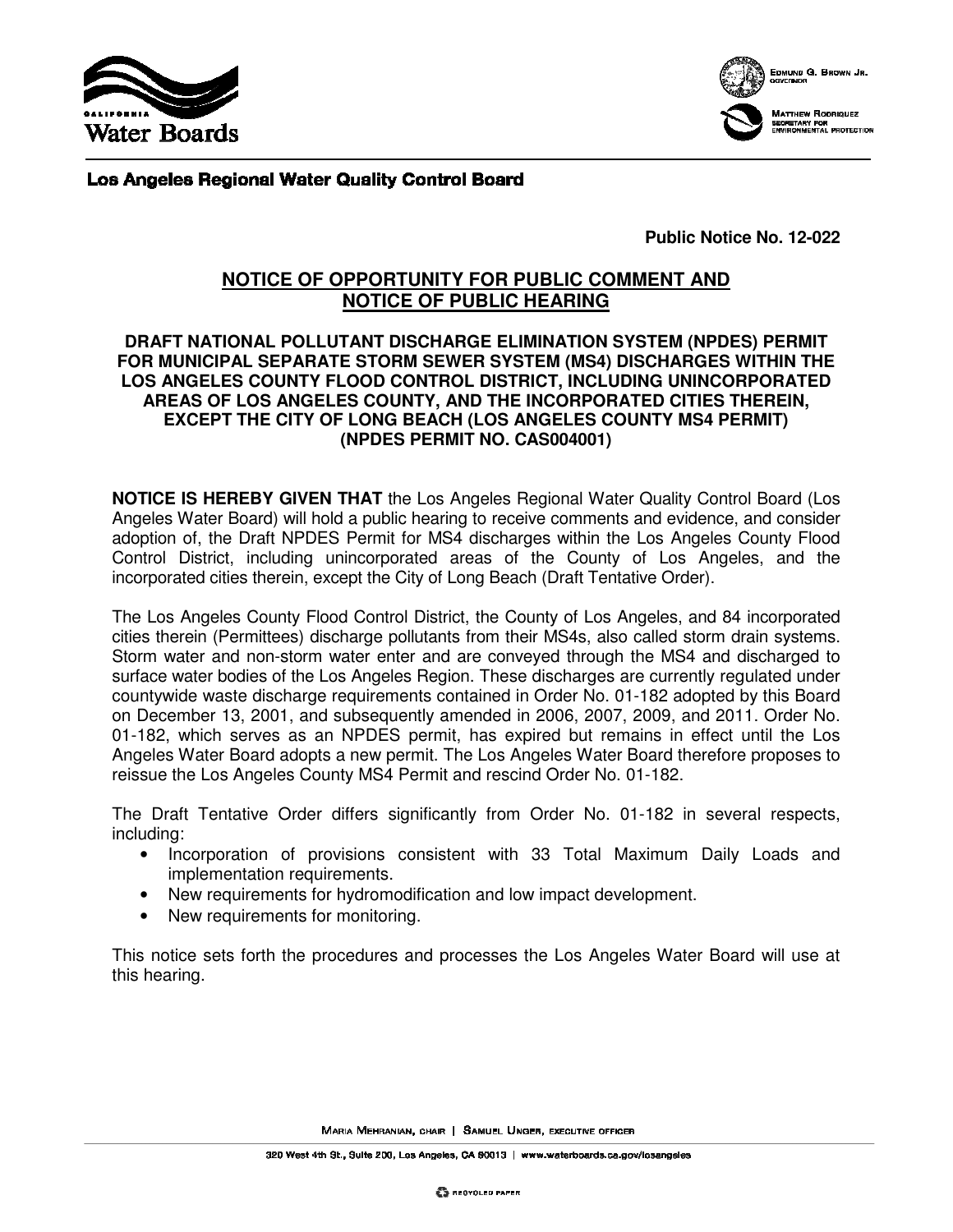## **I. HEARING DATE AND LOCATION**

The Los Angeles Water Board is scheduled to hold a public hearing to consider this matter at its regularly scheduled board meeting on:

| Date:  | September 6-7, 2012                                |
|--------|----------------------------------------------------|
| Time:  | 9:00 a.m.                                          |
| Place: | Metropolitan Water District of Southern California |
|        | 700 North Alameda Street                           |
|        | Los Angeles, CA 90012                              |

Please check the Board's website (http://www.waterboards.ca.gov/losangeles/) for the most upto-date public hearing location as it is subject to change. If there should not be a quorum on the scheduled date of this hearing, all items will be automatically continued to the next scheduled meeting. A continuance of this item will not automatically extend any deadlines set forth herein.

Any person desiring to receive future public notices regarding this Draft Tentative Order must sign up for the Lyris e-mail list. To sign up for the Lyris list, access the E-mail List Subscription form, check the box for "Storm Water – Los Angeles Co MS4", and fill in the required information. The subscription form is at: http://www.waterboards.ca.gov/resources/email\_subscriptions/reg4\_subscribe.shtml

#### **II. SCOPE OF HEARING**

As this matter concerns reissuance of the Los Angeles County MS4 Permit, parties and interested persons may comment upon any portion of the Draft Tentative Order. However, please be advised that the majority of the requirements in the Draft Tentative Order are existing requirements, which the Permittees have been operating under since 2001, or since amendments to Order No. 01-182. Further, many of the requirements adopted in 2001 in Order No. 01-182, and which have been carried over into the Draft Tentative Order, have already been subject to litigation and upheld by the Los Angeles County Superior Court and/or California Court of Appeal.

Please also be advised that several new requirements in the Draft Tentative Order concern incorporation of provisions that implement Total Maximum Daily Loads (TMDLs). These TMDLs are either duly adopted regulations of the Los Angeles Water Board or TMDLs established by the United States Environmental Protection Agency. The validity of these TMDLs are not an issue before the Los Angeles Water Board in this proceeding. As such, any evidence or argument attempting to challenge the validity of these TMDLs will not be considered or included in the administrative record for this matter. Comments and/or evidence concerning whether and how the Los Angeles Water Board incorporates the TMDL provisions into the Draft Tentative Order are appropriate and within the scope of this proceeding.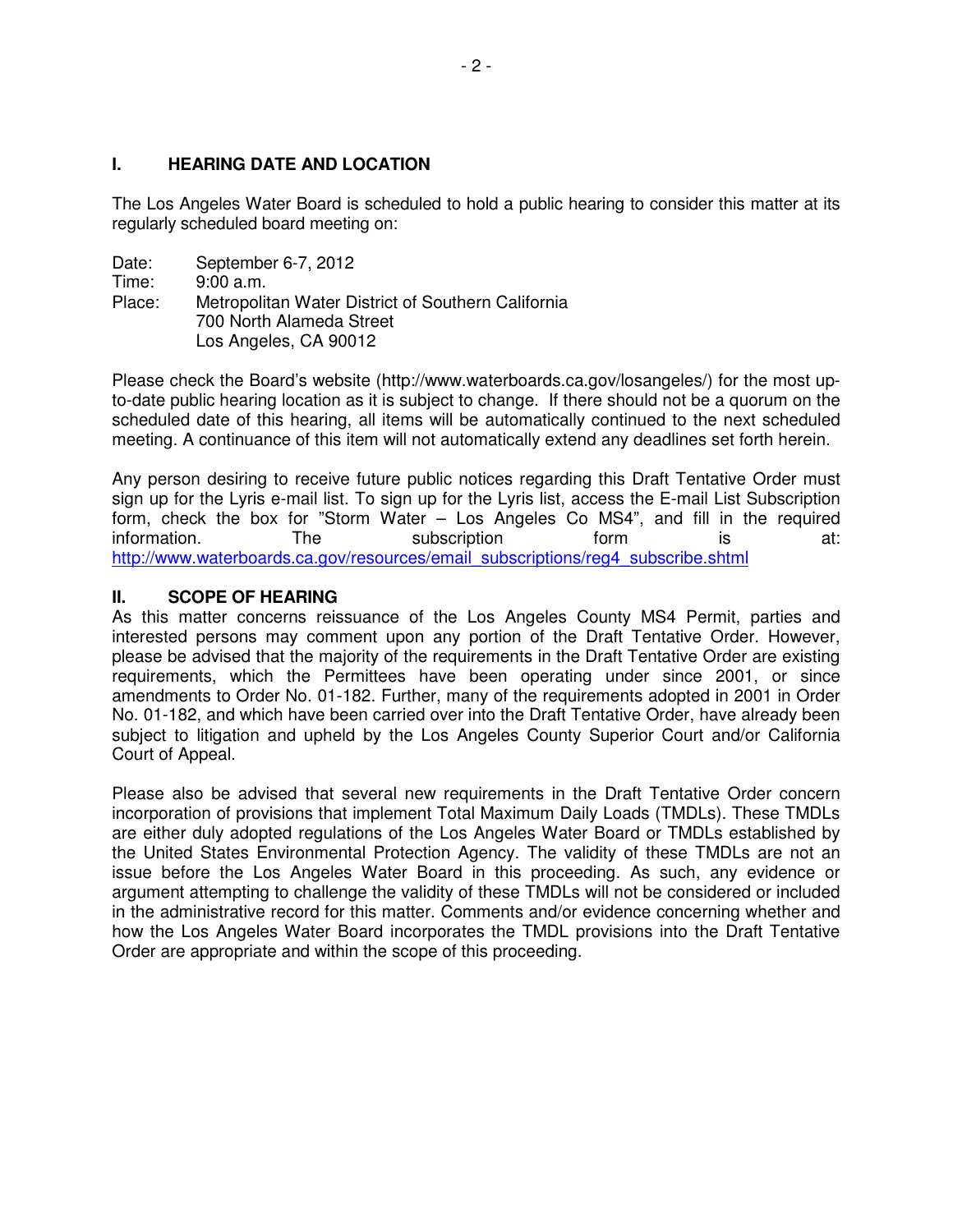## **III. NATURE OF HEARING**

This proceeding will be a formal adjudicatory proceeding pursuant to section 648 et seq. of Title 23 of the California Code of Regulations. Chapter 5 of the California Administrative Procedure Act (commencing with section 11500 of the Government Code) relating to formal adjudicative hearings does not apply to adjudicative hearings before the Los Angeles Water Board, except as otherwise specified in the above-referenced regulations.

# **IV. AVAILABILITY OF DOCUMENTS**

The Draft Tentative Order, which includes the Tentative Monitoring and Reporting Program and Fact Sheet, the Administrative Record Index, and other information and documents relied upon are posted on the Los Angeles Water Board's website at: http://www.waterboards.ca.gov/losangeles/html/programs/stormwater/lams4.html. These documents are also available for inspection and copying between the hours of 8:00 a.m. and 4:30 p.m. at the following address:

California Regional Water Quality Control Board Los Angeles Region 320 West 4<sup>th</sup> Street, Suite 200 Los Angeles, CA 90013

Arrangements for file review and/or obtaining copies of documents in the Administrative Record may be made by calling the Los Angeles Water Board at (213) 576-6600. Appointments are encouraged so the documents can be readily available upon arrival. Comments and responses to comments and other subsequent relevant documents will be available online as they are generated.

All the materials identified in the Administrative Record Index will be included in the Administrative Record of this proceeding, irrespective of whether individual documents are specifically referenced during the hearing or contained in the agenda packet. However, the entire Administrative Record may not be present at the hearing. Should any parties or interested persons desire Los Angeles Water Board staff to bring to the hearing any particular documents in the Administrative Record they must submit a written or electronic request to the Los Angeles Water Board staff member(s) identified in Section X. below no later than **5:00 pm on August 23, 2012**. The request must identify the documents with enough specificity for Los Angeles Water Board staff to locate them.

# **V. PARTICIPANTS TO THIS HEARING**

Participants in this proceeding are identified as either "Parties" or "Interested Persons." Designation as a Party is not necessary to participate in this proceeding. Both Interested Persons and Parties will have the opportunity to present written and/or oral comments about the reissuance of the Los Angeles County MS4 Permit. Both Interested Persons and Parties may be asked to respond to clarifying questions from the Los Angeles Water Board, staff or others, at the discretion of the Los Angeles Water Board.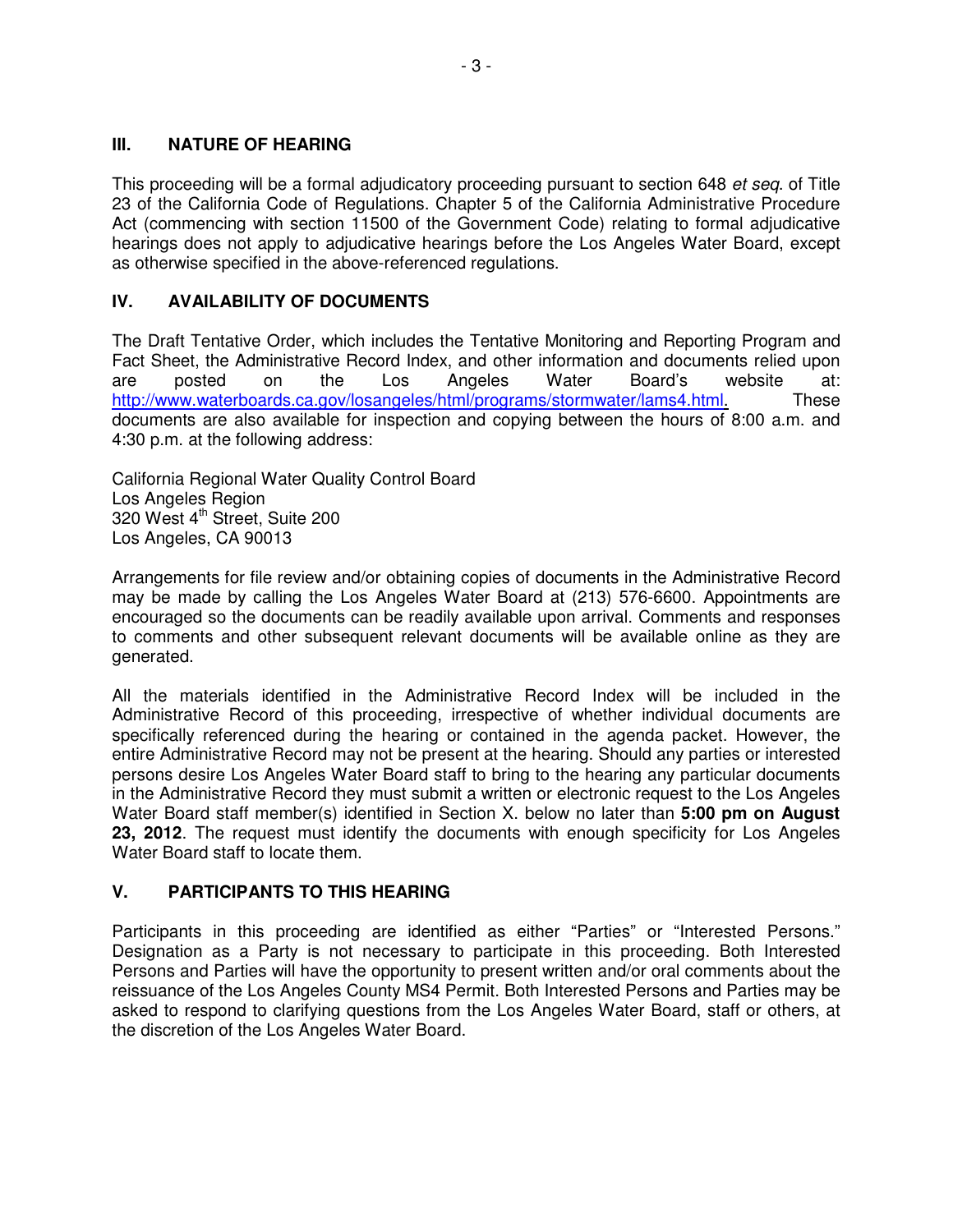## **A. Interested Persons**

Interested persons include any person or organization that is interested in the outcome of the hearing, but who has not been designated as a party. Interested persons may present written and/or oral comments, as provided in Section VI. below, but they may not present evidence. Comments include policy statements and/or arguments about the appropriateness, wisdom, or utility of the proposal before the Los Angeles Water Board. Interested persons are not subject to cross-examination and may not cross-examine witnesses.

## **B. Parties**

Parties are those persons or organizations anticipated to have the greatest interest in the outcome of the hearing. They are generally expected to take a leadership role in presenting any evidence or argument about the nature of the matter under consideration. Parties to the hearing may submit written evidence, summarize their evidence orally at the hearing, or cross-examine other parties' witnesses (if any are called). "Evidence" includes witness testimony, documents, and tangible objects that tend to prove or disprove the existence of an alleged fact. "Relevant evidence" is evidence that relates to any fact in dispute in the proceeding. Parties are subject to cross-examination about any evidence they present.

The following entities are parties to this proceeding:

- 1. Los Angeles County Flood Control District
- 2. County of Los Angeles
- 3. Cities of Agoura Hills, Alhambra, Arcadia, Artesia, Azusa, Baldwin Park, Bell, Bellflower, Bell Gardens, Beverly Hills, Bradbury, Burbank, Calabasas, Carson, Cerritos, Claremont, Commerce, Compton, Covina, Cudahy, Culver City, Diamond Bar, Downey, Duarte, El Monte, El Segundo, Gardena, Glendale, Glendora, Hawaiian Gardens, Hawthorne, Hermosa Beach, Hidden Hills, Huntington Park, Industry, Inglewood, Irwindale, La Canada Flintridge, La Habra Heights, La Mirada, La Puente, La Verne, Lakewood, Lawndale, Lomita, Los Angeles, Lynwood, Malibu, Manhattan Beach, Maywood, Monrovia, Montebello, Monterey Park, Norwalk, Palos Verdes Estates, Paramount, Pasadena, Pico Rivera, Pomona, Rancho Palos Verdes, Redondo Beach, Rolling Hills, Rolling Hills Estates, Rosemead, San Dimas, San Fernando, San Gabriel, San Marino, Santa Clarita, Santa Fe Springs, Santa Monica, Sierra Madre, Signal Hill, South El Monte, South Gate, South Pasadena, Temple City, Torrance, Walnut, West Covina, West Hollywood, Westlake Village, Whittier, and Vernon

Any other persons or organizations who wish to participate in the hearing as a party shall request party status by submitting a written or electronic request to the Los Angeles Water Board (as provided in Section X. below) no later than **5:00 pm on August 23, 2012**. All requests for designation as a party shall include the name, phone number, and email address of the person who is designated to receive notices about this proceeding. The request shall also include a statement explaining the reasons for their request (e.g., how the issues to be addressed in the hearing and the potential actions by the Los Angeles Water Board affect the person), and a statement explaining why the parties designated above do not adequately represent the person's interest. Determinations will be based on whether their participation as a party will further the development of the issues before the Los Angeles Water Board. Those submitting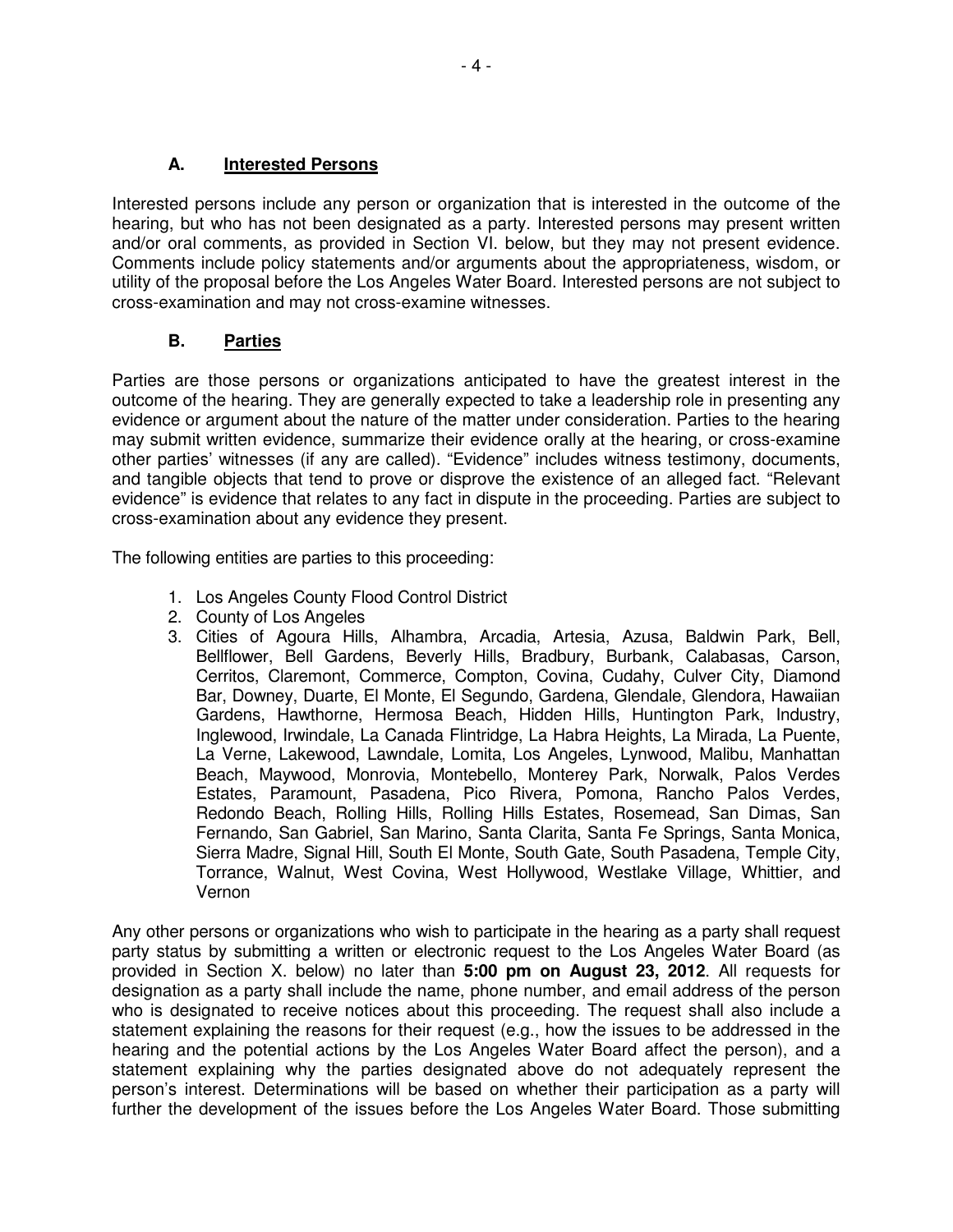requests for party status will be notified before the hearing whether the request is granted or denied. All parties will be notified if other parties are designated.

# **C. Los Angeles Water Board Staff**

Los Angeles Water Board staff is not a party to this proceeding. This is a proceeding to consider adoption of a permit, which does not involve investigative, prosecutorial, or advocacy functions. Staff's proposals, recommendations, and their participation in this proceeding exist for the purpose of advising and assisting the Los Angeles Water Board. Likewise, attorneys for the Los Angeles Water Board will advise and assist the Los Angeles Water Board, which includes the board members and its entire staff. Given the nature of this proceeding and the limited facts in dispute, assigning a separate staff to "advocate" on behalf of a particular position would not further the development of the issues before the Los Angeles Water Board.

## **VI. PUBLIC COMMENTS AND SUBMITTAL OF EVIDENCE**

Persons wishing to comment on the Draft Tentative Order, or submit evidence for the Los Angeles Water Board to consider, are invited to submit them in writing. To be evaluated and responded to by Los Angeles Water Board staff, included in the Los Angeles Water Board's agenda binder, and fully considered by the Los Angeles Water Board members in advance of the hearing, all written comments and evidence must be submitted to the Los Angeles Water Board, as provided in Section X. below, and received at the Los Angeles Water Board office by **12:00 pm on July 23, 2012**. Written comments submitted through email are requested to be transmitted in Microsoft Word format.

Pursuant to section 648.4, Title 23 of the California Code of Regulations, untimely submittal of written comments or evidence will not be allowed or accepted into the Administrative Record without a showing of good cause for the delay, and in no event if any party or the Board would be unduly prejudiced by the late submittal or if staff or the Los Angeles Water Board would not have an adequate opportunity to review, consider, and respond to the comments or evidence.

# **VII. EX PARTE COMMUNICATIONS PROHIBITED**

Parties and interested persons are forbidden from engaging in ex parte communications regarding this matter with members of the Los Angeles Water Board. An ex parte communication is a communication not authorized in the California Government Code, to a Los Angeles Water Board member from any person, about a pending matter, that occurs in the absence of other parties and without notice and opportunity for the parties to respond. The California Government Code generally prohibits the board members from engaging in ex parte communications during permitting, enforcement, or other "quasi-adjudicatory" matters. As a permitting proceeding, Los Angeles Water Board members may not discuss the subject of this hearing with any person, except during the public hearing itself, except in the limited circumstances and manner described in this notice.

### **VIII. HEARING PROCEDURES**

Adjudicative proceedings before the Los Angeles Water Board generally will be conducted in the following order:

Administration of oath to persons who intend to testify Los Angeles Water Board staff presentation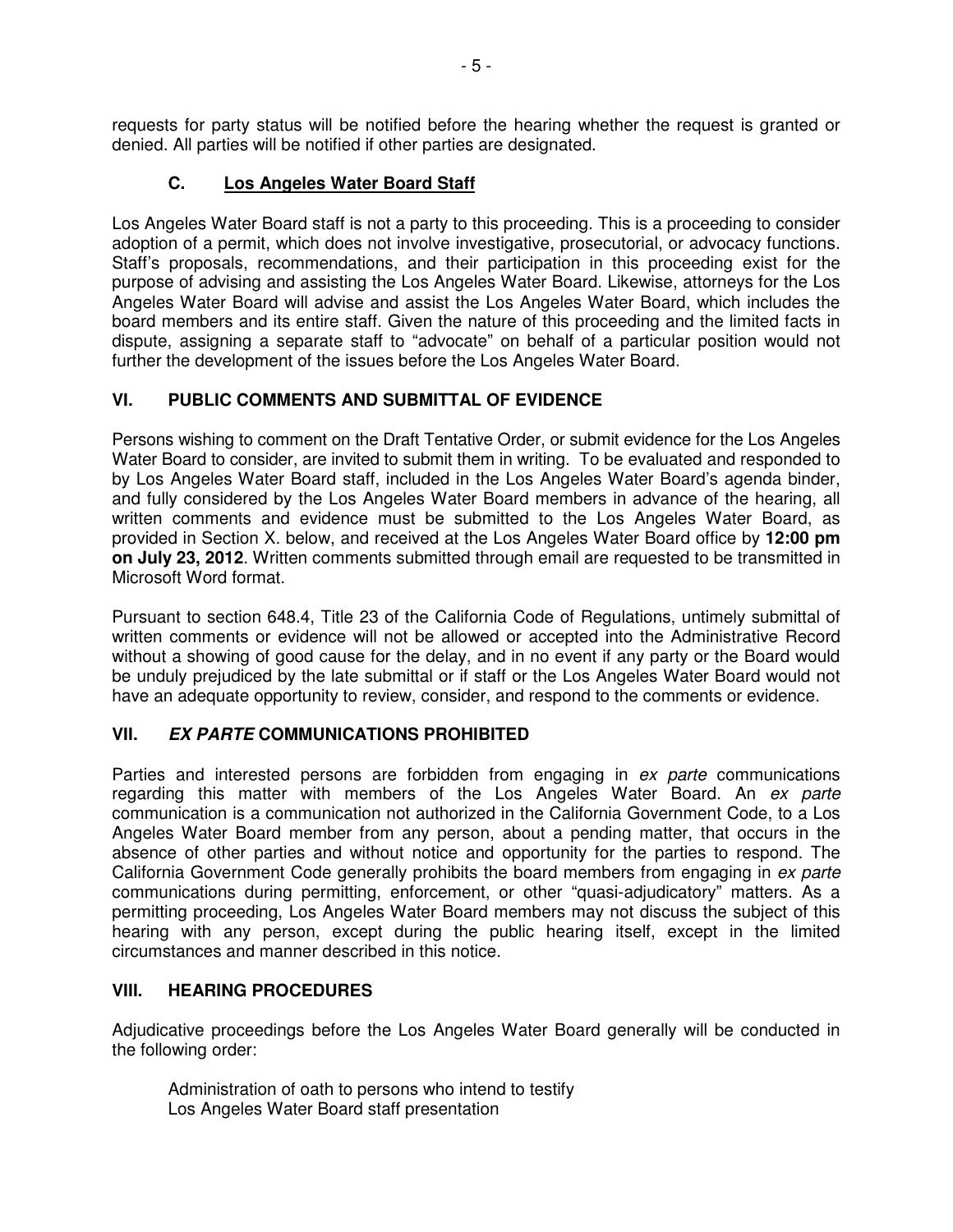Designated parties' presentation Interested persons' comments Questions from the Los Angeles Water Board to parties Questions from the Los Angeles Water Board to Staff **Deliberations** Los Angeles Water Board decision

While this is a formal administrative proceeding, the Los Angeles Water Board does not generally require the cross examination of witnesses, or other procedures not specified in this notice, that might typically be expected of parties in a courtroom. Each party will be advised after the receipt of public comments, but prior to the date of the hearing, of the amount of time the party will be allocated for its presentations. That decision will be based upon the complexity and the number of issues under consideration, the extent to which the parties have coordinated, the number of parties and interested persons anticipated, and the time available for the hearing. Generally, parties may use their allocated time in any way they see fit, which could, for example, include witness testimony and/or cross examination. The parties should contact the Los Angeles Water Board staff, as provided in Section X. below, no later than **5:00 pm on August 23, 2012**  to state how much time they believe is necessary for their presentations. It is the Los Angeles Water Board's intent that reasonable requests be accommodated.

Interested persons are invited to attend the hearing and present oral comments. Oral comments are generally limited to 3 minutes each for their comments, but can vary at the discretion of the Chair, depending on the number of persons wishing to be heard. Parties and interested persons with similar concerns or opinions are encouraged to choose one representative to speak, and are encouraged to coordinate their presentations with each other, and to summarize their written comments. Repetitive comments will not be allowed. The Los Angeles Water Board will include in the Administrative Record written transcriptions of oral testimony or comments that are made at the hearing.

### **IX. OBJECTIONS TO MANNER OF HEARING**

Parties or interested persons with procedural requests different from or outside of the scope of this notice should contact the Los Angeles Water Board staff member identified in Section X. below no later than **5:00 pm on August 23, 2012**. The Los Angeles Water Board will endeavor to accommodate reasonable requests.

Objections to: (a) any procedure to be used or not used during the hearing, (b) any document or evidence in the administrative record, or (c) any other matter set forth in this notice, must be submitted in writing and received by the Los Angeles Water Board staff member identified in Section X. below no later than **5:00 pm on August 23, 2012**. Any objections related to the amount of time allocated for parties' presentations must be submitted within two business days of notice thereof.

**Untimely objections will be deemed waived. Procedural objections about the matters contained in this notice will be addressed prior to, and will not be entertained at, the hearing**. **Further, except as otherwise stipulated, any procedure not specified in this hearing notice will be deemed waived pursuant to section 648(d) of Title 23 of the California Code of Regulations, unless a timely objection is filed.**